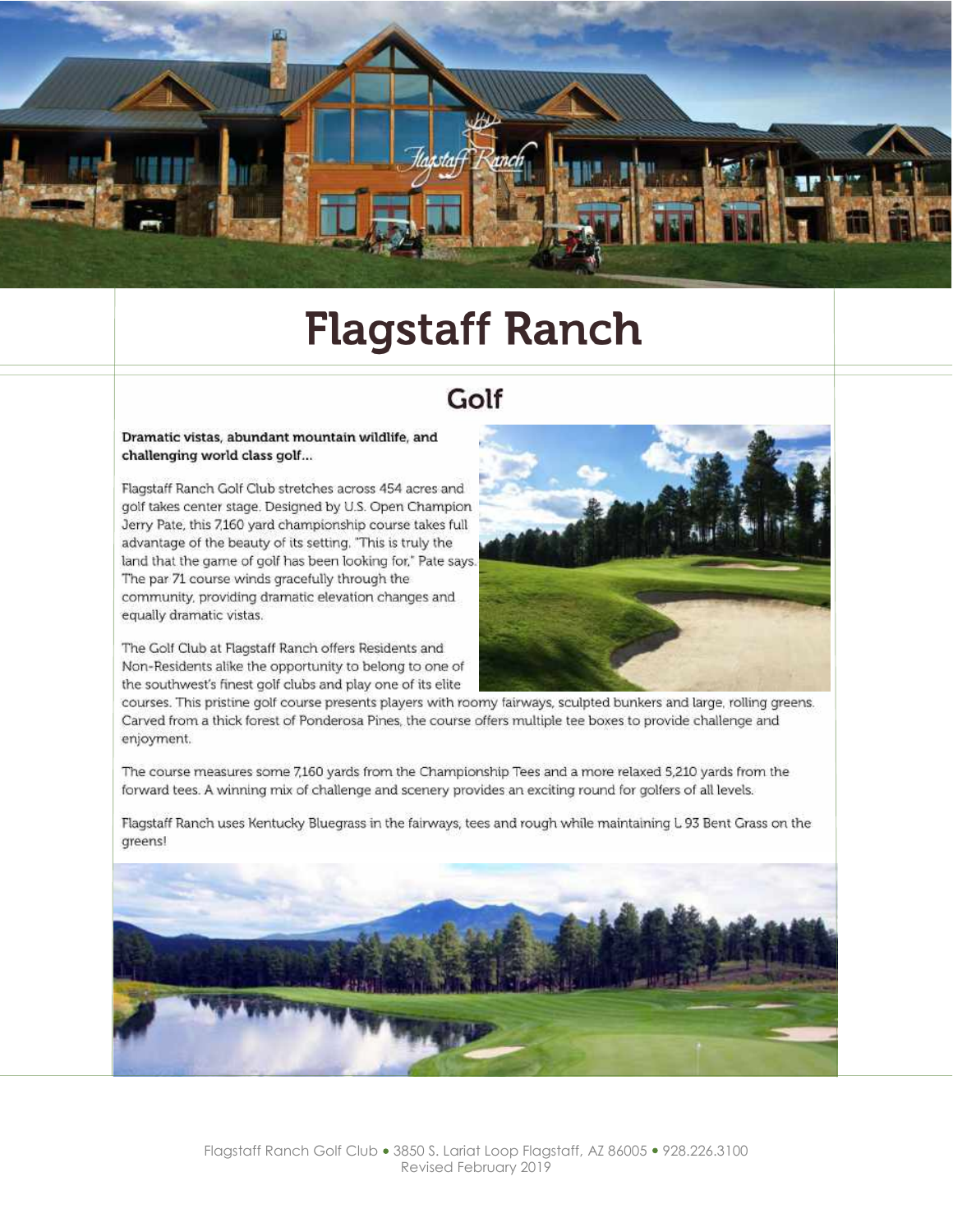

# **Experience**

#### Pool

Enjoy the peaceful surroundings of the Ranch's pool facility, equipped with a baby pool, large pool for swimming, and spa. Have lunch with friends at the pool snack bar, or order off of the Clubhouse menu and have your food delivered poolside. The pool is open Memorial Day – Labor Day. Swim lessons are available throughout the summer.





#### Tennis

The Ranch boasts two tennis courts for member play. Sign up for individual lessons or come out and play with friends. In addition, our courts are set up for Pickleball; if you elect to play this increasingly popular game.

### Fitness, Health & Wellness

Whether you're recovering from an injury, or an avid fitness enthusiast, our Fitness Center is well equipped. We have group exercise classes and fitness experts to help you reach your goals or improve your golf fitness.

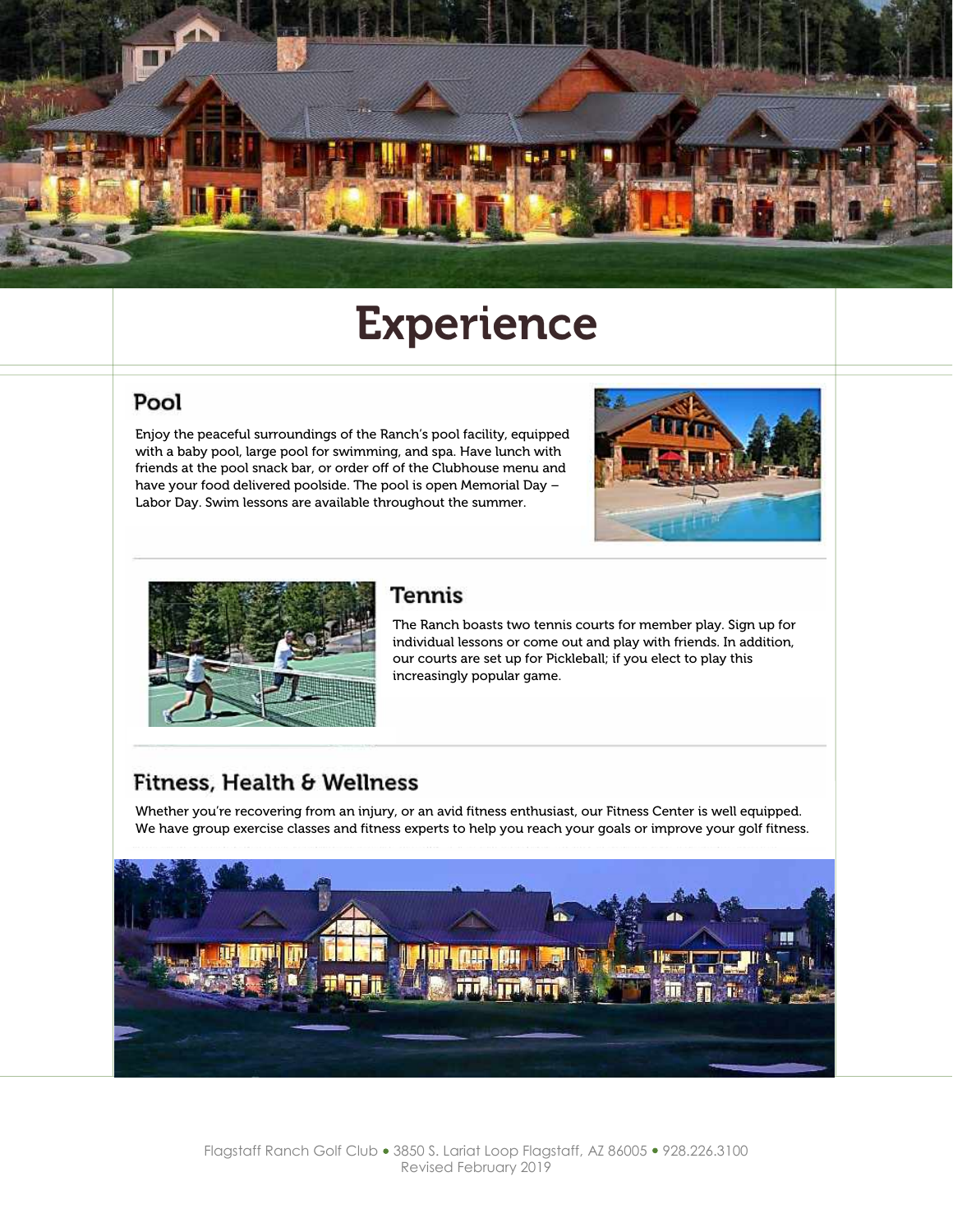**Membership Options**

Flagstaff Ranch Golf Club currently offers five memberships. Property owners in Flagstaff Ranch must purchase either a Resident Golf or Resident Social Membership. Non-residents may purchase one of our three Non-resident Golf Memberships. Our membership options are outlined below.

\_\_\_\_\_\_\_\_\_\_\_\_\_\_\_\_\_\_\_\_\_\_\_\_\_\_\_\_\_\_\_\_\_\_\_\_\_\_\_\_\_\_\_\_\_\_\_\_\_\_\_\_\_\_\_\_\_\_\_\_\_\_\_\_\_\_\_\_\_\_\_\_\_\_\_\_\_\_\_\_\_\_\_\_\_

### **Resident Golf Membership**

#### (Property Ownership inside the Gates requires the purchase of either Resident Golf or Resident Social)

Membership provides full access to all of the Club's facilities and amenities to include unlimited use of the golf course, golf practice facilities, golf shop, tennis, fitness center, swimming, dining, clubhouse, golf tournaments, social related events and activities. Privileges will be extended to the Member, Member's spouse and unmarried children under the age of 25.

Initiation Fee: \$60,000 Monthly Dues of \$534 per Member Annual F & B Minimum: \$800 Refund with Sale of Membership: \$45,000 (75%) Transfer Fee: \$15,000 (Kept by the Club)

*Initiation fee must be paid in full with the purchase of a property that has a Golf Membership. Resident Golf Members are responsible for cart fees if they choose to ride.*

\_\_\_\_\_\_\_\_\_\_\_\_\_\_\_\_\_\_\_\_\_\_\_\_\_\_\_\_\_\_\_\_\_\_\_\_\_\_\_\_\_\_\_\_\_\_\_\_\_\_\_\_\_\_\_\_\_\_\_\_\_\_\_\_\_\_\_\_\_\_\_\_\_\_\_\_\_\_\_\_\_\_\_\_\_

### **Resident Social Membership**

(Property Ownership inside the Gates requires the purchase of either Resident Golf or Resident Social)

Membership provides full access to all of the Club's facilities and amenities to include golf shop, tennis, fitness center, swimming, dining, clubhouse and limited golf tournaments, limited golf\*, social related events and activities. Privileges will be extended to the Member, Member's spouse and unmarried children under the age of 25.

Initiation Fee: \$30,000 Monthly Dues of \$278 per Member Annual F & B Minimum: \$625 Refund with Sale of Membership: 22,500 (75%) Transfer Fee: \$7,500 (Kept by the Club)

*Initiation fee must be paid in full with the purchase of a property that has a Social Membership. \*Social Members are able to play golf twice a month for a fee and are invited to participate in some special events.*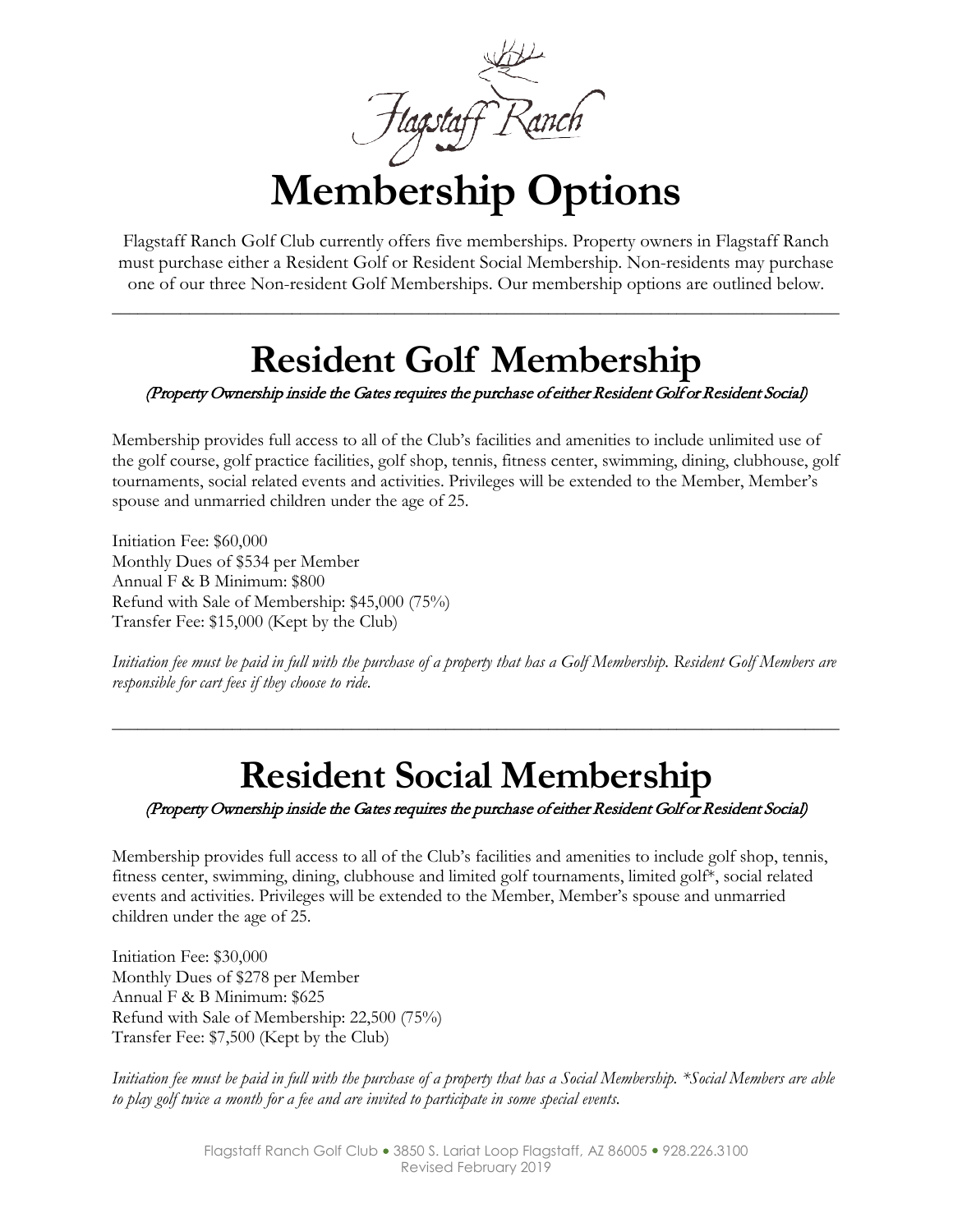### **Non-Resident Golf Membership (Non-Resident/Non-Equity)**

Membership provides full access to all of the Club's facilities and amenities to include unlimited use of the golf course, golf practice facilities, golf shop, tennis, fitness center, swimming, dining, clubhouse, golf tournaments, social related events and activities. Privileges will be extended to the Member, Member's spouse and unmarried children under the age of 25.

Initiation Fee: \$30,000 Monthly Dues of \$534 per Member Annual F & B Minimum: \$800

*Member can pay the full initiation fee at purchase, or initiation fee can be split into payments. Pay \$10,000 down at purchase and two payments of \$10,000 on May 1 of the following two years. Initiation fee can be used toward full golf membership initiation fee. Non-Resident Golf Members are responsible for cart fees if they choose to ride.*

### **Young Professional Membership (Non-Resident/Non-Equity)**

\_\_\_\_\_\_\_\_\_\_\_\_\_\_\_\_\_\_\_\_\_\_\_\_\_\_\_\_\_\_\_\_\_\_\_\_\_\_\_\_\_\_\_\_\_\_\_\_\_\_\_\_\_\_\_\_\_\_\_\_\_\_\_\_\_\_\_\_\_\_\_\_\_\_\_\_\_\_\_\_\_\_\_\_\_

Membership provides full access to all of the Club's facilities and amenities to include unlimited use of the golf course, golf practice facilities, golf shop, dining, clubhouse, golf tournaments, social related events and activities. Privileges will be extended to the Member, Member's spouse and unmarried children under the age of 25.

Initiation Fee: \$30,000 Dues - Scale by Age: 21-33yrs 65% of Dues - \$347 34-44yrs 80% of Dues - \$427 Annual F & B Minimum: \$800

*Member can pay the full initiation fee at purchase, or the initiation fee can be prorated in two ways. If prorated, initiation fee must be paid in full by age 45. Prorated Option 1) In equal annual payments on May 1st each year from start of initiation. Prorated Option 2) First half of initiation fee (15K) paid in equal annual payments May 1st each year with the second half due at age 45.*

*Initiation fee can be used toward full resident golf membership initiation fee. Optional sports privileges may be added for an additional \$100 per month (Includes tennis, fitness, swimming and community center activities). Young professional golf members are responsible for cart fees if they choose to ride.*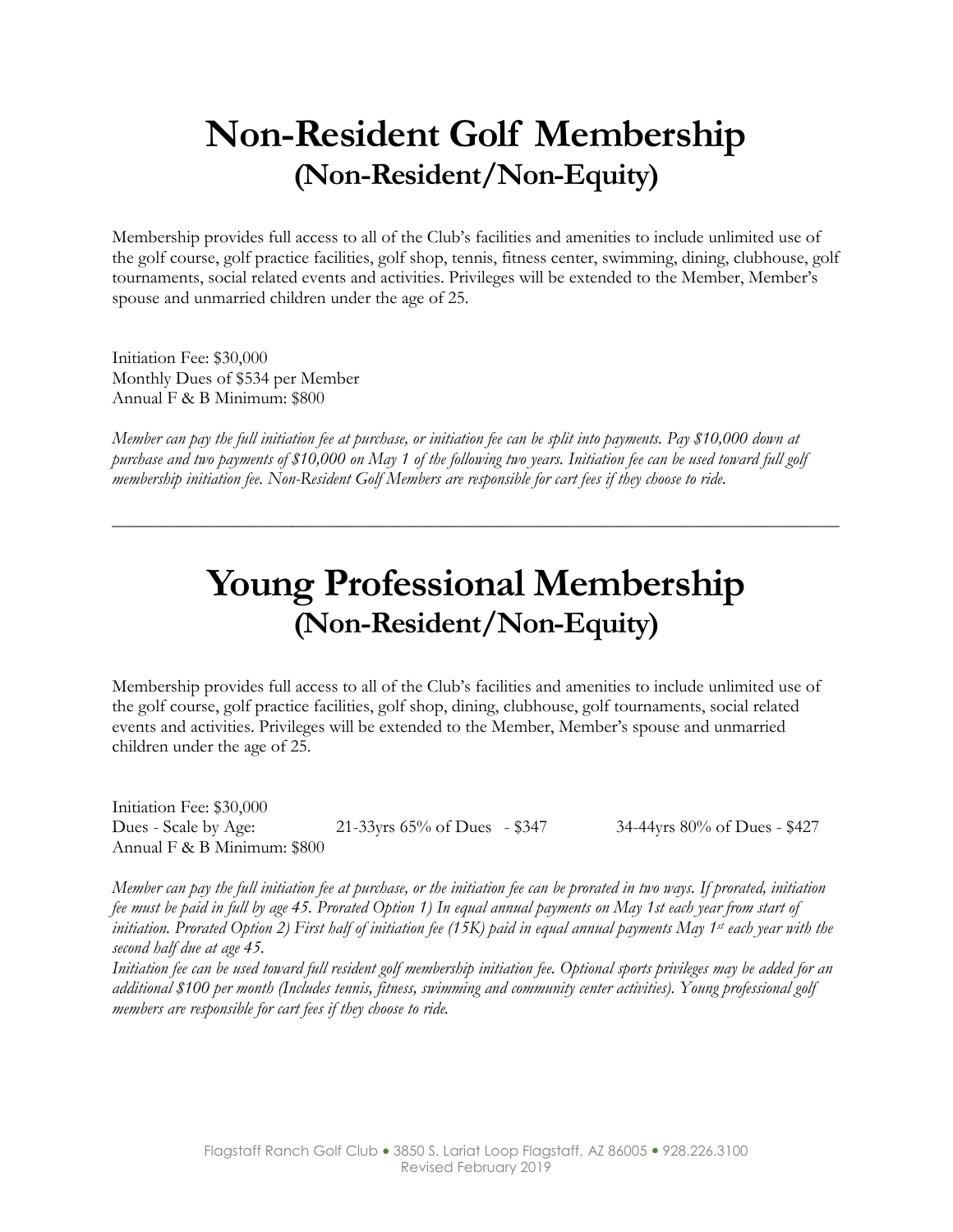### **Trial Golf Membership Single/Family (Non-Resident/Non-Equity)**

Membership provides full access to all of the Club's facilities and amenities to include unlimited use of the golf course, golf practice facilities, golf shop, tennis, fitness center, swimming, dining, clubhouse, golf tournaments, social related events and activities. For the Family Trial Golf Membership privileges will be extended to the Member, Member's spouse and unmarried children under the age of 25. For the Single Trial Golf Membership privileges extend to a single designated member.

Initiation Fee: \$1,500 (1 Year Contract) Monthly Dues of \$395 for a Single Member/Monthly Dues of \$534 for a Family Annual F & B Minimum: \$800

*Trial Members are responsible for monthly dues for the six golf months each year (May-October). If membership started mid-season, membership rolls over to the following season. Upon completion of the trial membership, the trial member must upgrade to a full non-resident golf or resident golf membership, or golf privileges end. Club privileges are available before and after the golf season for no additional dues. Trial Golf members are responsible for cart fees if they choose to ride.*

\_\_\_\_\_\_\_\_\_\_\_\_\_\_\_\_\_\_\_\_\_\_\_\_\_\_\_\_\_\_\_\_\_\_\_\_\_\_\_\_\_\_\_\_\_\_\_\_\_\_\_\_\_\_\_\_\_\_\_\_\_\_\_\_\_\_\_\_\_\_\_\_\_\_\_\_\_\_\_\_\_\_\_\_\_

### **Vertical Golf Membership (Add on to existing Resident Golf Membership)**

The Vertical Golf Membership is an option to add on to an existing Resident Golf Membership. Vertical Golf Memberships can be offered to Resident Golf Member's parents and/or children. Membership provides full access to all of the Club's facilities and amenities to include unlimited use of the golf course, golf practice facilities, golf shop, tennis, fitness center, swimming, dining, clubhouse, golf tournaments, social related events and activities. Privileges will be extended to the Member, Member's spouse and unmarried children under the age of 25

Initiation Fee: \$3,500 Monthly Dues of \$534 per Member Annual F & B Minimum: \$800

*Vertical Golf Members are responsible for monthly dues for seven months each year (April-October). Club privileges are available before and after the golf season for no additional dues. Vertical Golf members are responsible for cart fees if they choose to ride.*

\_\_\_\_\_\_\_\_\_\_\_\_\_\_\_\_\_\_\_\_\_\_\_\_\_\_\_\_\_\_\_\_\_\_\_\_\_\_\_\_\_\_\_\_\_\_\_\_\_\_\_\_\_\_\_\_\_\_\_\_\_\_\_\_\_\_\_\_\_\_\_\_\_\_\_\_\_\_\_\_\_\_\_\_\_

With the exception of the specific terms provided here the memberships will be governed by the Flagstaff Ranch Golf Clubs Bylaws, Rules & Regulations and are subject to change from time to time.

For more information contact: Keah McCormick – 928.226.3121 Kmccormick@flagstaffranch.com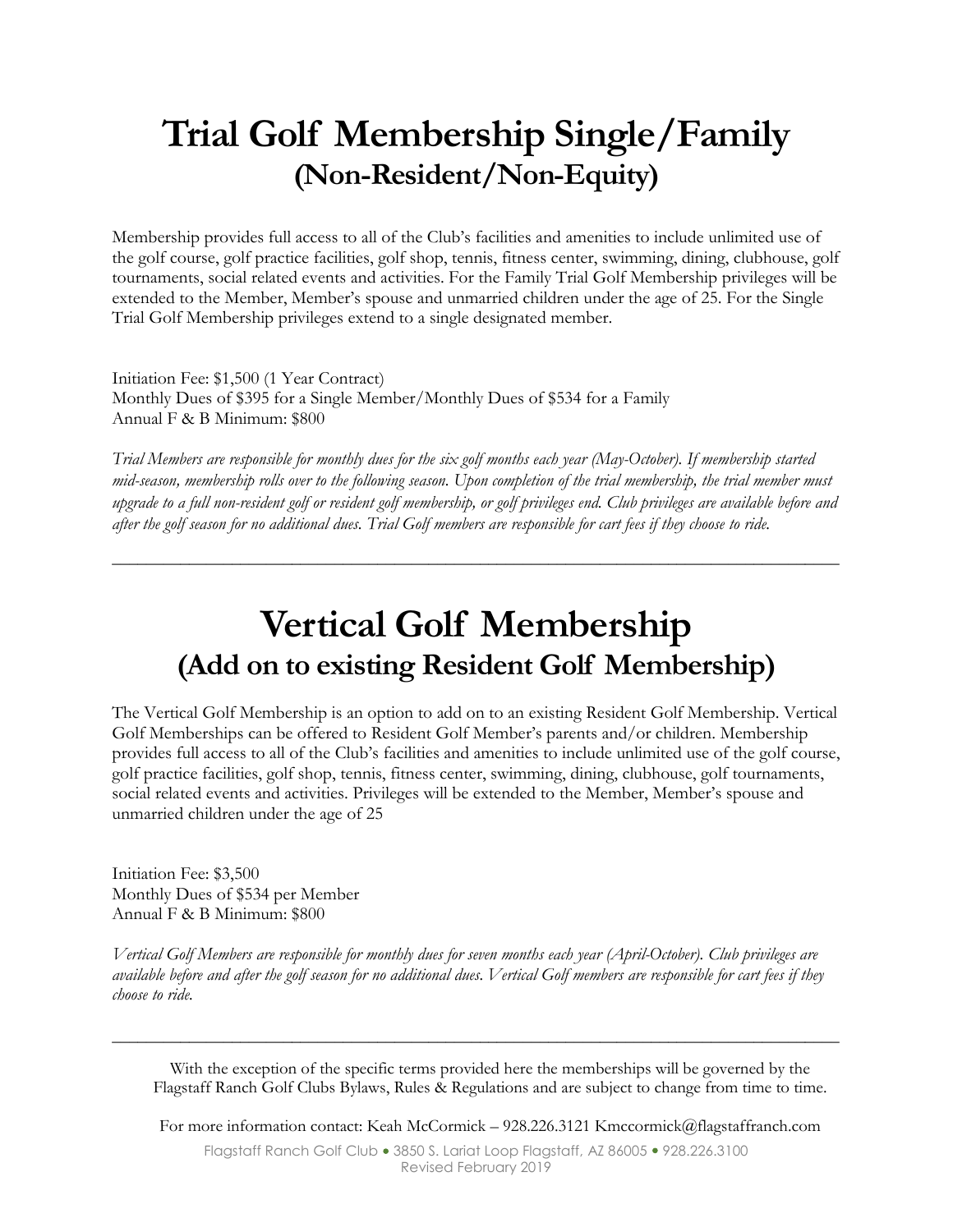

Fact Sheet January 2019

- When did the development start? – Planning started in the late 90's
- When did the Golf Course open? – The Course opened in 2003
- Who designed the course? – PGA Tour Player, Jerry Pate
- What is the length of the course? o 7,160 yards from the Championship Tees o 5,210 yards from the Forward Tess
- Flagstaff Ranch is the highest 18 Hole Course in the State of Arizona at 7,238 feet o Alpine, AZ has a 9-hole course at 8,000 feet
- How large is the Clubhouse?  $-25,000$  square feet
- How large is Flagstaff Ranch? – 450 acres, with direct access to National Forest
- How many home sites are in Flagstaff Ranch? – 450 upon completion:
	- –56 Townhomes
	- –60 Condominiums
	- –334 Single Family Home Sites
- How many homes are already built?
	- 230 with 45 currently in the design review process
- How many are second homes?  $-75%$
- What is the cost of the homes?  $-$ \$500,000 - \$1,500,000
- What do memberships cost? o \$60,000 for Golf – 75% refundable o \$30,000 for Social – 75% refundable
- What are monthly dues?
	- o \$534 for Golf
	- o \$278 for Social
- Do Social Members have Golf Privileges
	- o They are permitted to play twice a month for a fee
- What amenities are within the development
	- o 18 Hole Championship Golf Course
	- o 25,000 square foot Clubhouse
	- o 12,000 square foot Community Center
	- o Tennis Courts
	- o Fitness Center
	- o Swimming Pool
	- o Hot Tub
	- o Children's Pool
	- o Gatehouse
		- $24/7 EMT$
		- Security
- Contact Info:
	- o Admin./Accounting 928.226.3100
	- o Gatehouse 928.226.3300
	- o Golf Shop 928.226.3111
	- o Golf Professional Eric Slack 928.226.3112
	- o Restaurant 928.226.3123
	- o F & B Manager (Weddings/Banquets/Events) – Jason Shelander 928.226.3126
	- o General Manager John Ott 928.226.3105
	- o Golf Course Superintendent Dan DeVere 928.226.3116
	- o Flagstaff Ranch Mutual Waste Water Engineer – Ty Hart 928.853.6468
	- o Community Manager Jen Flake 928.226.3118

Keah McCormick – Membership Director - 928.226.3121 Flagstaff Ranch Golf Club 3850 S Lariat Loop Flagstaff, AZ 86005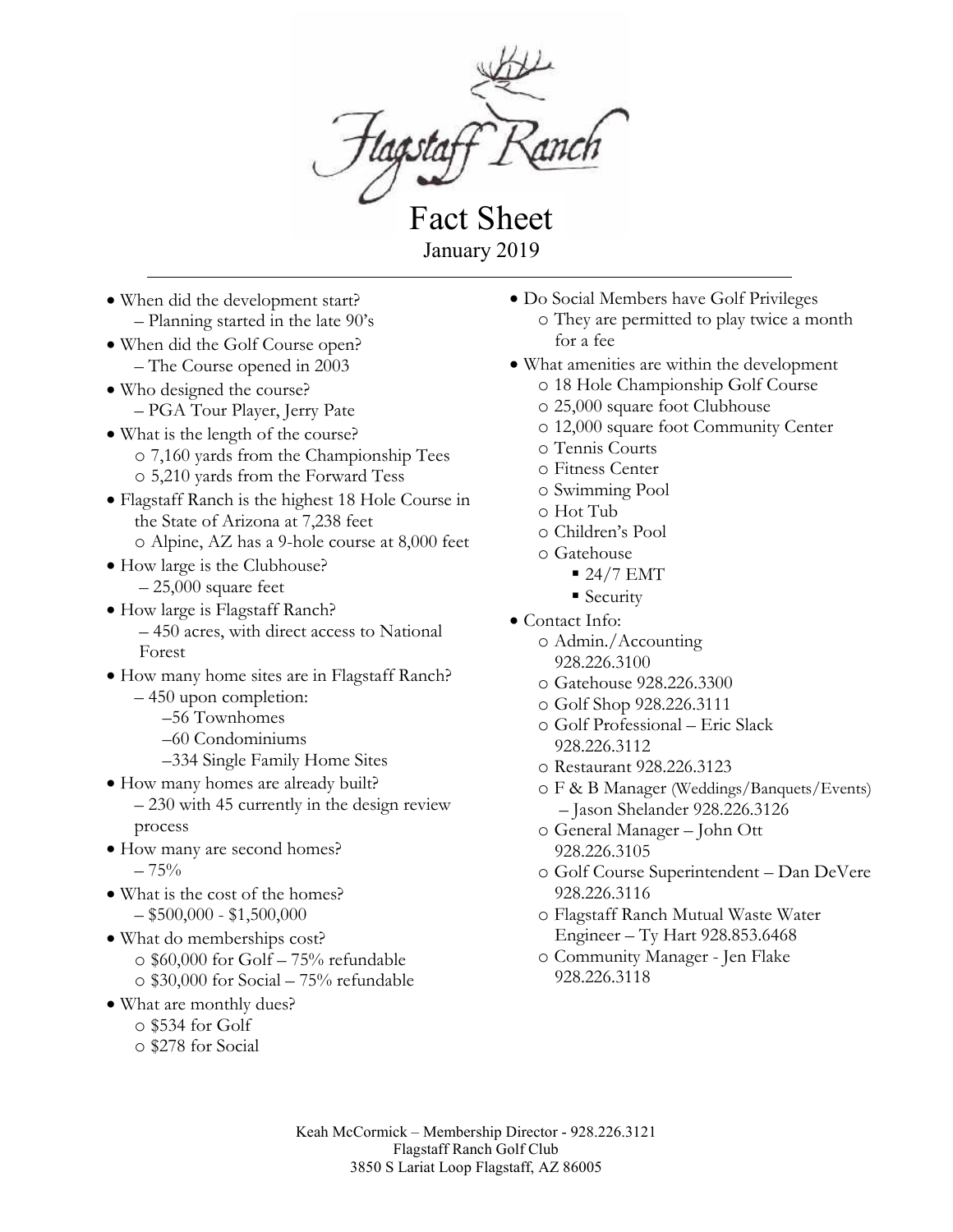

### Flagstaff Club Comparison

|                                                   | <b>Flagstaff Ranch</b>           | <b>Forest Highlands</b>         | <b>Pine Canyon</b>                              |  |
|---------------------------------------------------|----------------------------------|---------------------------------|-------------------------------------------------|--|
| <b>Gated Community</b>                            | Yes                              | Yes                             | No                                              |  |
| <b>EMT</b> on staff 24/7                          | Yes                              | No / FD on site                 | N <sub>0</sub>                                  |  |
| <b>Private Golf Club</b>                          | Yes                              | <b>Yes</b>                      | <b>Yes</b>                                      |  |
| <b>Allows Outside Events</b>                      | Yes                              | Yes                             | Yes                                             |  |
| <b>Golf Course</b>                                | <b>18 Holes</b>                  | 36 Holes                        | <b>18 Holes</b>                                 |  |
| <b>Dining</b>                                     | Yes                              | Yes                             | Yes                                             |  |
| <b>Meeting Space</b>                              | <b>Yes</b>                       | <b>Yes</b>                      | <b>Limited</b>                                  |  |
| <b>Member Owned</b>                               | Yes                              | Yes                             | <b>Developer Owned</b>                          |  |
| <b>Member Controlled</b>                          | Yes                              | Yes                             | No                                              |  |
| <b>Mandatory Membership</b>                       | Yes                              | Yes                             | No                                              |  |
| <b>Initiation Fee - Golf</b><br><b>Membership</b> | \$60,000<br>75% Refundable       | \$48,500<br>0% Refundable       | \$100,000 Refundable<br>\$40,000 Non-Refundable |  |
| <b>Initiation Fee -Social</b><br>Membership       | \$30,000<br>75% Refundable       | \$48,500<br>0% Refundable       | \$48,000 Refundable<br>\$28,000 Non-Refundable  |  |
| <b>How Membership is</b><br><b>Refunded</b>       | <b>With Sale of Home</b>         | <b>No Refund</b>                | <b>Waiting List</b>                             |  |
| <b>Childrens Age Limit</b>                        | 24 yrs                           | 24 yrs                          | 22 yrs                                          |  |
| <b>Club Dues</b>                                  | Social \$278 / Golf \$534        | Social & Golf \$895             | <b>Social \$450/ Golf \$850</b>                 |  |
| F & B Minimum                                     | <b>Social \$625 / Golf \$800</b> | <b>None</b>                     | \$1,200                                         |  |
| $HOA$ / $POA$                                     | \$182                            | <b>Included in Monthly Dues</b> | <b>Based on Subdivision</b>                     |  |
| <b>Irrigation Source</b>                          | <b>Club Owned Wells</b>          | <b>Club Owned Wells</b>         | <b>City Water</b>                               |  |
| <b>Fitness Center</b>                             | Yes                              | Yes                             | Yes                                             |  |
| <b>Fitness Classes</b>                            | Yes                              | Yes                             | Yes                                             |  |
| <b>Tennis Courts</b>                              | Yes                              | Yes                             | Yes                                             |  |
| Pool                                              | Yes                              | Yes                             | Yes                                             |  |
| <b>Stocked Fishing Lakes</b>                      | Yes                              | <b>Yes</b>                      | N <sub>0</sub>                                  |  |
| <b>National Forest Access</b>                     | Yes                              | No                              | No                                              |  |
| <b>Private Streets</b>                            | Yes                              | Yes                             | N <sub>0</sub>                                  |  |
| Dog Park                                          | No                               | Yes                             | No                                              |  |
| Park                                              | N <sub>0</sub>                   | Yes                             | <b>Yes - Public</b>                             |  |
| <b>Basketball</b>                                 | Yes                              | Yes                             | Yes                                             |  |

Keah McCormick – Membership Director - 928.226.3121 Flagstaff Ranch Golf Club 3850 S Lariat Loop Flagstaff, AZ 86005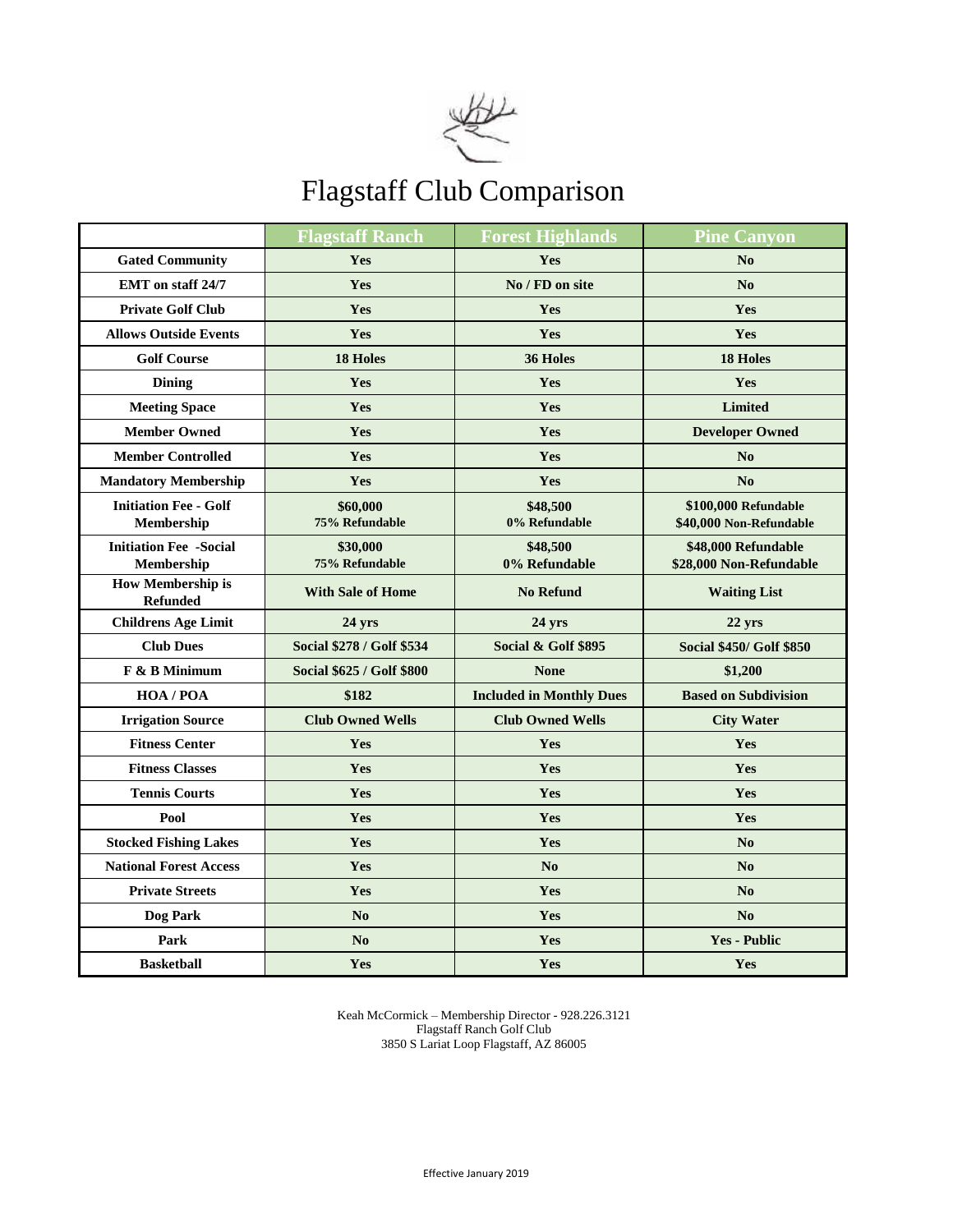

**Dues and Fee Schedule**

**(Effective January 1, 2019)\***

| <b>Membership Type</b>                                                                                                                                                                           | Golf     | <b>Social</b> | <b>Other</b>           |
|--------------------------------------------------------------------------------------------------------------------------------------------------------------------------------------------------|----------|---------------|------------------------|
| <b>Membership Price</b><br>75% Refundable Upon Sale                                                                                                                                              | \$60,000 | \$30,000      |                        |
| <b>Membership Dues</b>                                                                                                                                                                           |          |               |                        |
| Payable Monthly to Golf Club                                                                                                                                                                     | \$534.00 | \$278.00      |                        |
| <b>Association Dues</b>                                                                                                                                                                          |          |               |                        |
| Payable Monthly to Property Owners Association<br>(Paid by all property owners)                                                                                                                  | \$182.00 | \$182.00      |                        |
| Total minimum monthly membership/association dues. Total does not<br>include ASCA Dues or Private Utilities - See below.                                                                         | \$716.00 | \$460.00      |                        |
| An Annual Food & Beverage Miniumum Started 1/1/13                                                                                                                                                | \$800.00 | \$625.00      |                        |
| Payable quarterly to Aspen Shadows Condominium<br><b>Association (ASCA)</b><br>(Paid by all Aspen Shadows condominium owners in addition to Flagstaff Ranch<br>Property Owners Association dues) | \$510.00 | \$510.00      |                        |
| Payable quarterly to The Golf Cottages at Flagstaff Ranch<br>(GCFR)<br>(Paid by all Golf Cottage owners in addition to Flagstaff Ranch Property Owners<br>Association dues)                      | \$270.00 | \$270.00      |                        |
| Payable monthly to Aspen Ridge Estates at Flagstaff Ranch<br>(AREFR)<br>(Paid by all Aspen Ridge Estates owners in addition to Flagstaff Ranch Property<br>Owners Association dues)              | \$90.00  | \$90.00       |                        |
| Payable Quarterly to Mutual Waste Water Co. (\$75/Qtr.)<br>(Paid by all property owners without sewer connection.)<br>(Effective 4/1/2011)                                                       | \$75.00  | \$75.00       |                        |
| Payable Monthly to Mutual Waste Water Co.<br>(Paid by all property owners w/sewer plus monthly usage charge.)<br>(Effective 1/1/2013)                                                            | \$37.00  | \$37.00       |                        |
| <b>Working Capital Assessment</b> (Payable upon Transfer of Property)<br><b>Flagstaff Ranch Property Owners Association</b><br>The Golf Cottages at Flagstaff Ranch                              |          |               | \$1,092.00<br>\$540.00 |
| <b>Transfer Fees</b> (Payable upon Transfer of Property)<br>Flagstaff Ranch Mutual Waste Water Co.<br>The Golf Cottages at Flagstaff Ranch                                                       |          |               | \$1,200.00<br>\$180.00 |